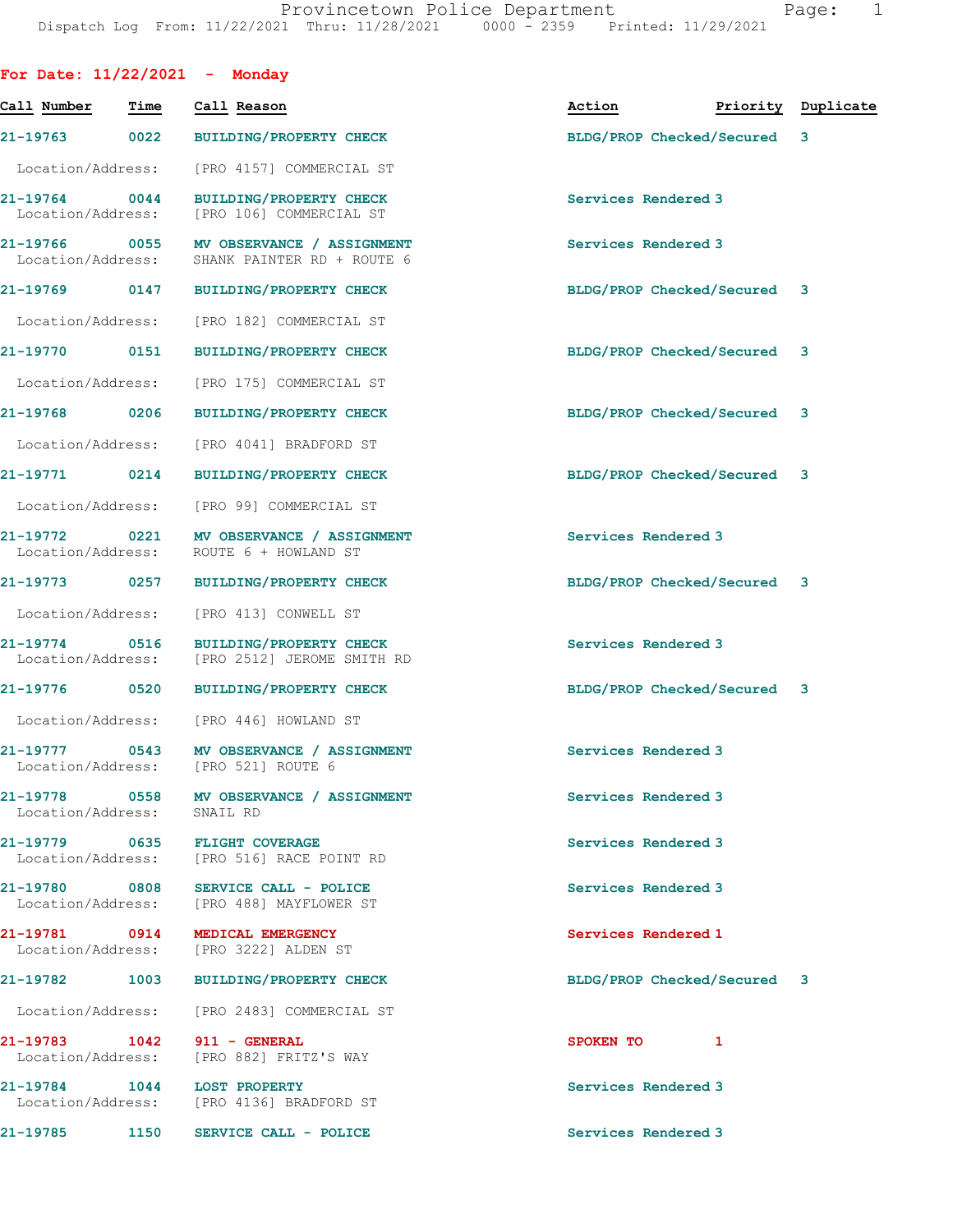|                                                       |                                                                                        | Provincetown Police Department<br>Page: 2<br>Dispatch Log From: 11/22/2021 Thru: 11/28/2021 0000 - 2359 Printed: 11/29/2021 |  |
|-------------------------------------------------------|----------------------------------------------------------------------------------------|-----------------------------------------------------------------------------------------------------------------------------|--|
|                                                       | Location/Address: [PRO 488] MAYFLOWER ST                                               |                                                                                                                             |  |
| Location/Address: STANDISH ST                         | 21-19786 1216 LARCENY / FORGERY / FRAUD                                                | Services Rendered 2                                                                                                         |  |
| 21-19787 1503 ASSIST CITIZEN                          | Location/Address: [PRO 542] SHANK PAINTER RD                                           | SPOKEN TO 3                                                                                                                 |  |
| 21-19788 1533 SERVE SUMMONS                           | Location/Address: [PRO 1572] FRANKLIN ST                                               | Could Not Locate 3                                                                                                          |  |
|                                                       | 21-19789 1537 LARCENY / FORGERY / FRAUD<br>Location/Address: [PRO 1463] COMMERCIAL ST  | SPOKEN TO 2                                                                                                                 |  |
|                                                       | 21-19792 1639 FOLLOW UP<br>Location/Address: [PRO 560] TREMONT ST                      | Services Rendered 2                                                                                                         |  |
|                                                       | 21-19793 1702 MV OBSERVANCE / ASSIGNMENT<br>Location/Address: [PRO 3440] ROUTE 6       | Services Rendered 3                                                                                                         |  |
| 21-19795 1721 FOLLOW UP<br>Refer To Arrest: 21-202-AR | Location/Address: [PRO 542] SHANK PAINTER RD                                           | Services Rendered 2                                                                                                         |  |
|                                                       | 21-19796 1734 BUILDING/PROPERTY CHECK                                                  | BLDG/PROP Checked/Secured 3                                                                                                 |  |
|                                                       | Location/Address: [PRO 105] COMMERCIAL ST                                              |                                                                                                                             |  |
|                                                       | 21-19797 1913 MV OBSERVANCE / ASSIGNMENT<br>Location/Address: HOWLAND ST + BRADFORD ST | Services Rendered 3                                                                                                         |  |
|                                                       | 21-19798 1941 COMPLAINT - GENERAL<br>Location/Address: [PRO 2610] BRADFORD ST          | Could Not Locate 3                                                                                                          |  |
|                                                       | 21-19799 2011 ANIMAL CALL<br>Location/Address: [PRO 744] BRADFORD ST                   | <b>GONE ON ARRIVAL 2</b>                                                                                                    |  |
|                                                       | 21-19801 2041 BUILDING/PROPERTY CHECK<br>Location/Address: [PRO 3430] COMMERCIAL ST    | Services Rendered 3                                                                                                         |  |
|                                                       | 21-19803 2121 BUILDING/PROPERTY CHECK                                                  | BLDG/PROP Checked/Secured 3                                                                                                 |  |
| Location/Address:                                     | [PRO 204] COMMERCIAL ST                                                                |                                                                                                                             |  |
| 21-19804 2153<br>Location/Address:                    | MV OBSERVANCE / ASSIGNMENT<br>BRADFORD ST + RYDER ST                                   | Services Rendered 3                                                                                                         |  |
|                                                       | 21-19805 2233 BUILDING/PROPERTY CHECK<br>Location/Address: [PRO 2494] BRADFORD ST      | Services Rendered 3                                                                                                         |  |
| 21-19806 2248                                         | <b>BUILDING/PROPERTY CHECK</b>                                                         | BLDG/PROP Checked/Secured 3                                                                                                 |  |
| Location/Address:                                     | [PRO 521] ROUTE 6                                                                      |                                                                                                                             |  |
| 21-19807 2250                                         | <b>BUILDING/PROPERTY CHECK</b>                                                         | BLDG/PROP Checked/Secured 3                                                                                                 |  |
|                                                       | Location/Address: [PRO 519] RACE POINT RD                                              |                                                                                                                             |  |
|                                                       | 21-19809 2340 MV OBSERVANCE / ASSIGNMENT<br>Location/Address: [PRO 2494] BRADFORD ST   | Services Rendered 3                                                                                                         |  |
| 21-19810 2345                                         | <b>BAR CHECK</b><br>Location/Address: [PRO 399] COMMERCIAL ST                          | Services Rendered 3                                                                                                         |  |
| 21-19811 2348                                         | <b>BUILDING/PROPERTY CHECK</b>                                                         | BLDG/PROP Checked/Secured 3                                                                                                 |  |
|                                                       | Location/Address: [PRO 3609] COMMERCIAL ST                                             |                                                                                                                             |  |
| Location/Address:                                     | 21-19812 2348 BUILDING/PROPERTY CHECK<br>[PRO 94] BRADFORD ST                          | Services Rendered 3                                                                                                         |  |
|                                                       |                                                                                        |                                                                                                                             |  |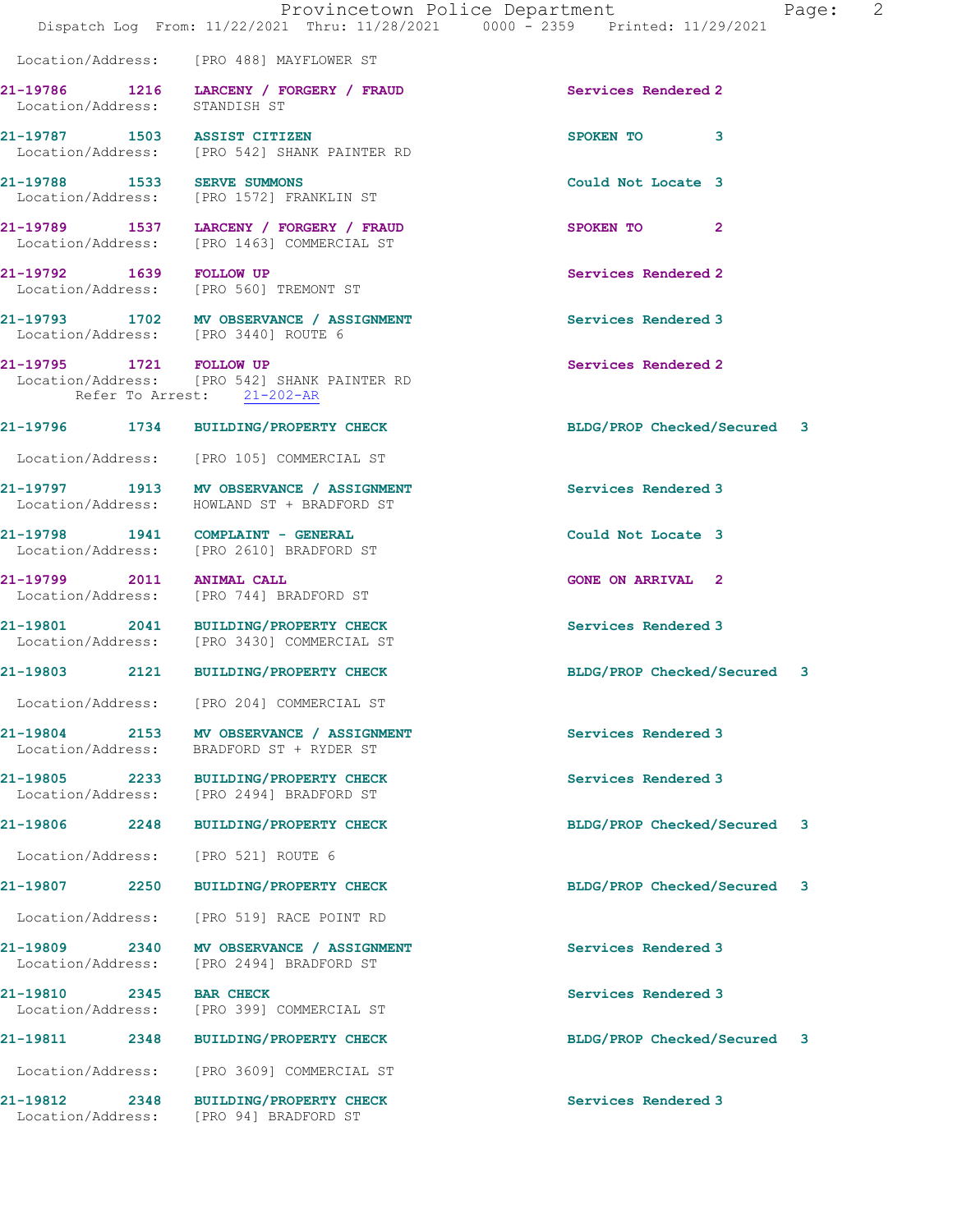| For Date: $11/23/2021$ - Tuesday             |                                                                                       |                             |  |
|----------------------------------------------|---------------------------------------------------------------------------------------|-----------------------------|--|
|                                              | 21-19813 0002 MV OBSERVANCE / ASSIGNMENT                                              | Citation / Warning Issued 3 |  |
| Location/Address:                            | [PRO 3440] ROUTE 6                                                                    |                             |  |
| 21-19815 0025<br>Location/Address:           | MV STOP<br>ROUTE 6 + SNAIL RD                                                         | <b>VERBAL WARNING 3</b>     |  |
| 21-19816 0030 BAR CHECK<br>Location/Address: | [PRO 484] MASONIC PL                                                                  | Services Rendered 3         |  |
| 21-19818 0035                                | BUILDING/PROPERTY CHECK                                                               | BLDG/PROP Checked/Secured 3 |  |
| Location/Address:                            | [PRO 3151] COMMERCIAL ST                                                              |                             |  |
| 21-19817 0040<br>Location/Address:           | MV OBSERVANCE / ASSIGNMENT<br>BRADFORD ST + RYDER ST                                  | Services Rendered 3         |  |
| 21-19819 0048                                | <b>BUILDING/PROPERTY CHECK</b>                                                        | BLDG/PROP Checked/Secured 3 |  |
| Location/Address:                            | [PRO 186] COMMERCIAL ST                                                               |                             |  |
| 21-19821 0114                                | <b>BUILDING/PROPERTY CHECK</b>                                                        | BLDG/PROP Checked/Secured 3 |  |
| Location/Address:                            | [PRO 3908] COMMERCIAL ST                                                              |                             |  |
| 21-19822 0147<br>Location/Address:           | <b>BUILDING/PROPERTY CHECK</b><br>[PRO 521] ROUTE 6                                   | Services Rendered 3         |  |
| 21-19823 0154                                | <b>BUILDING/PROPERTY CHECK</b>                                                        | BLDG/PROP Checked/Secured 3 |  |
| Location/Address:                            | [PRO 1646] WINSLOW ST                                                                 |                             |  |
| 21-19824 0208<br>Location/Address:           | <b>BUILDING/PROPERTY CHECK</b><br>[PRO 2540] RACE POINT RD                            | Services Rendered 3         |  |
| 21-19825 0213<br>Location/Address:           | MV OBSERVANCE / ASSIGNMENT<br>ROUTE 6 + CONWELL ST                                    | Services Rendered 3         |  |
|                                              | 21-19826 0217 BUILDING/PROPERTY CHECK                                                 | BLDG/PROP Checked/Secured 3 |  |
|                                              | Location/Address: [PRO 379] COMMERCIAL ST                                             |                             |  |
| 0230<br>21-19827<br>Location/Address:        | <b>BUILDING/PROPERTY CHECK</b><br>[PRO 3259] MACMILLAN WHARF                          | Services Rendered 3         |  |
| 21-19828 0239<br>Location/Address:           | MV OBSERVANCE / ASSIGNMENT<br>COMMERCIAL ST + SNAIL RD                                | Services Rendered 3         |  |
| 21-19829 0300<br>Location/Address:           | BUILDING/PROPERTY CHECK<br>[PRO 2483] COMMERCIAL ST                                   | Services Rendered 3         |  |
| 21-19830 0332<br>Location/Address:           | MEDICAL EMERGENCY<br>[PRO 2647] SHANK PAINTER RD                                      | PATIENT REFUSAL 1           |  |
| 21-19831 0406                                | BUILDING/PROPERTY CHECK                                                               | BLDG/PROP Checked/Secured 3 |  |
| Location/Address:                            | [PRO 1989] COMMERCIAL ST                                                              |                             |  |
| 21-19832 0439<br>Location/Address:           | MV OBSERVANCE / ASSIGNMENT<br>HIGH POLE HILL                                          | Services Rendered 3         |  |
|                                              | 21-19833 0445 BUILDING/PROPERTY CHECK<br>Location/Address: [PRO 2512] JEROME SMITH RD | Services Rendered 3         |  |
|                                              | 21-19834 0524 BUILDING/PROPERTY CHECK                                                 | BLDG/PROP Checked/Secured 3 |  |
|                                              | Location/Address: [PRO 1638] COMMERCIAL ST                                            |                             |  |
|                                              |                                                                                       |                             |  |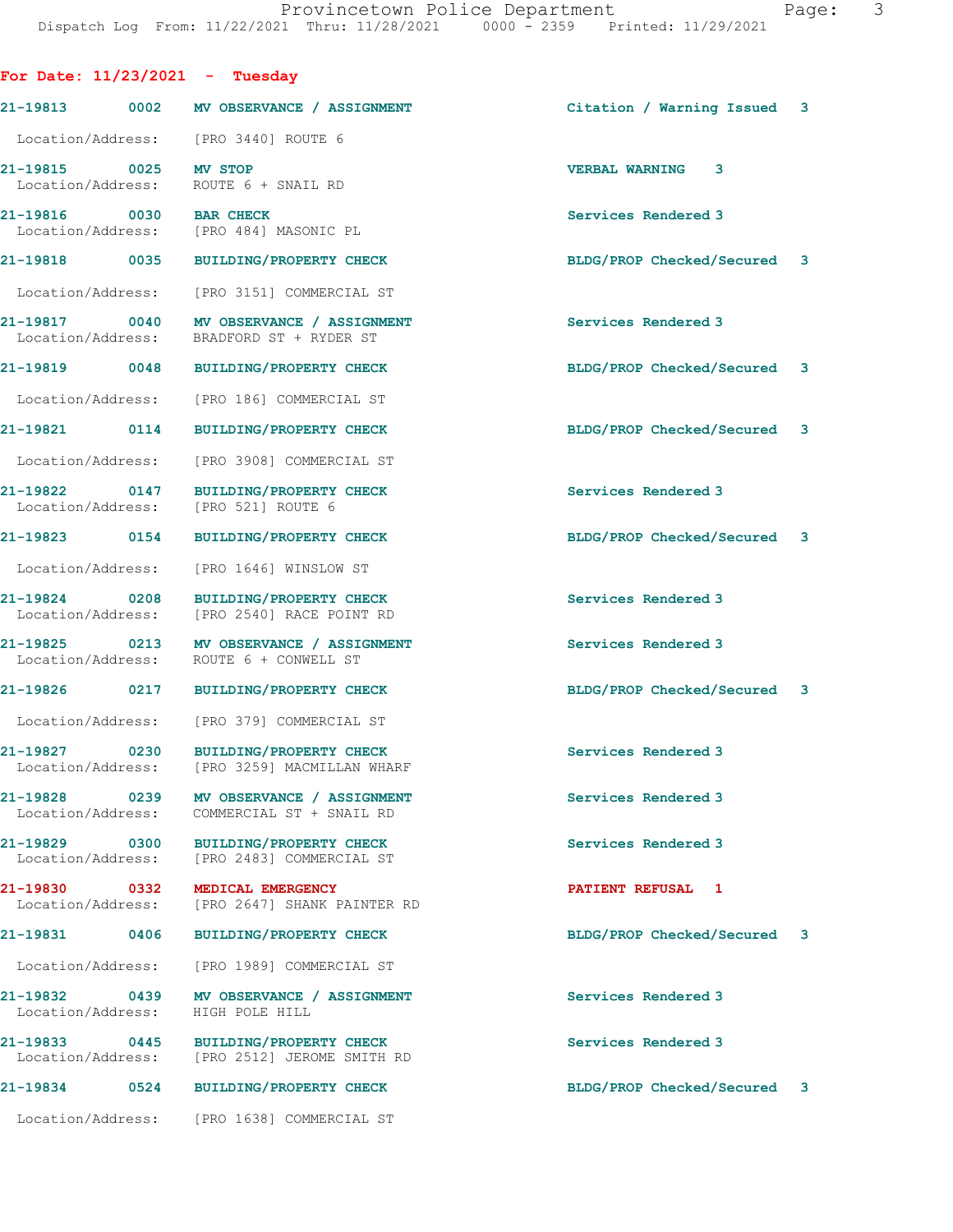|                                    | 21-19835 0525 MV OBSERVANCE / ASSIGNMENT                                             | Services Rendered 3                |              |
|------------------------------------|--------------------------------------------------------------------------------------|------------------------------------|--------------|
|                                    | Location/Address: ROUTE 6 + SNAIL RD                                                 |                                    |              |
| 21-19837 0603 MV STOP              | Location/Address: ROUTE 6 + SNAIL RD                                                 | <b>VERBAL WARNING 3</b>            |              |
|                                    | 21-19838 0621 MV OBSERVANCE / ASSIGNMENT<br>Location/Address: [PRO 521] ROUTE 6      | Services Rendered 3                |              |
|                                    | 21-19839 0641 SERVICE CALL - POLICE<br>Location/Address: [PRO 516] RACE POINT RD     | Services Rendered 3                | $\mathbf{2}$ |
|                                    | 21-19840 0644 MEDICAL EMERGENCY                                                      | Transported to Hospital            | 1            |
|                                    | Location/Address: [PRO 396] COMMERCIAL ST                                            |                                    |              |
| 21-19841 0740                      | <b>BUILDING/PROPERTY CHECK</b>                                                       | BLDG/PROP Checked/Secured 3        |              |
|                                    | Location/Address: [PRO 2977] COMMERCIAL ST                                           |                                    |              |
| 21-19842 0745                      | <b>BUILDING/PROPERTY CHECK</b>                                                       | BLDG/PROP Checked/Secured 3        |              |
|                                    | Location/Address: [PRO 2977] COMMERCIAL ST                                           |                                    |              |
|                                    | 21-19843 0802 MEDICAL EMERGENCY                                                      | Transported to Hospital            | 1            |
|                                    | Location/Address: [PRO 2647] SHANK PAINTER RD                                        |                                    |              |
|                                    | 21-19844 0807 SERVICE CALL - POLICE<br>Location/Address: [PRO 569] WINSLOW ST        | Services Rendered 3                |              |
|                                    | 21-19845 0811 SERVICE CALL - POLICE<br>Location/Address: [PRO 488] MAYFLOWER ST      | Services Rendered 3                |              |
|                                    | 21-19849 0913 SUSPICIOUS ACTIVITY                                                    | Services Rendered 2                |              |
|                                    | Location/Address: [PRO 542] SHANK PAINTER RD                                         |                                    |              |
| 21-19846 0924                      | MEDICAL EMERGENCY                                                                    | Transported to Hospital            | 1            |
|                                    | Location/Address: [PRO 440] HARRY KEMP WAY                                           |                                    |              |
|                                    | 21-19850 1151 SERVICE CALL - POLICE<br>Location/Address: [PRO 569] WINSLOW ST        | Services Rendered 3                |              |
| 21-19851 1232<br>Location/Address: | SERVICE CALL - POLICE<br>[PRO 1740] BRADFORD ST EXT                                  | Services Rendered 3                |              |
|                                    | Location/Address: [PRO 3193] COMMERCIAL ST                                           | <b>False Alarm</b><br>$\mathbf{1}$ |              |
|                                    | 21-19855 1400 MEDICAL EMERGENCY<br>Location/Address: [PRO 3296] SHANK PAINTER RD     | Services Rendered 1                |              |
| 21-19857 1555 ALARM - FIRE         | Location/Address: [PRO 49] BRADFORD ST                                               | False Alarm 1                      |              |
|                                    | 21-19858 1623 MV OBSERVANCE / ASSIGNMENT<br>Location/Address: [PRO 1938] BRADFORD ST | Services Rendered 3                |              |
| 21-19861 1657 MV STOP              | Location/Address: [PRO 2859] BRADFORD ST                                             | <b>VERBAL WARNING 3</b>            |              |
|                                    | 21-19863 1801 BUILDING/PROPERTY CHECK<br>Location/Address: [PRO 526] RYDER ST EXT    | Services Rendered 3                |              |
|                                    | 21-19864 1812 BUILDING/PROPERTY CHECK<br>Location/Address: [PRO 106] COMMERCIAL ST   | Services Rendered 3                |              |
|                                    | 21-19865 1813 BUILDING/PROPERTY CHECK                                                | BLDG/PROP Checked/Secured 3        |              |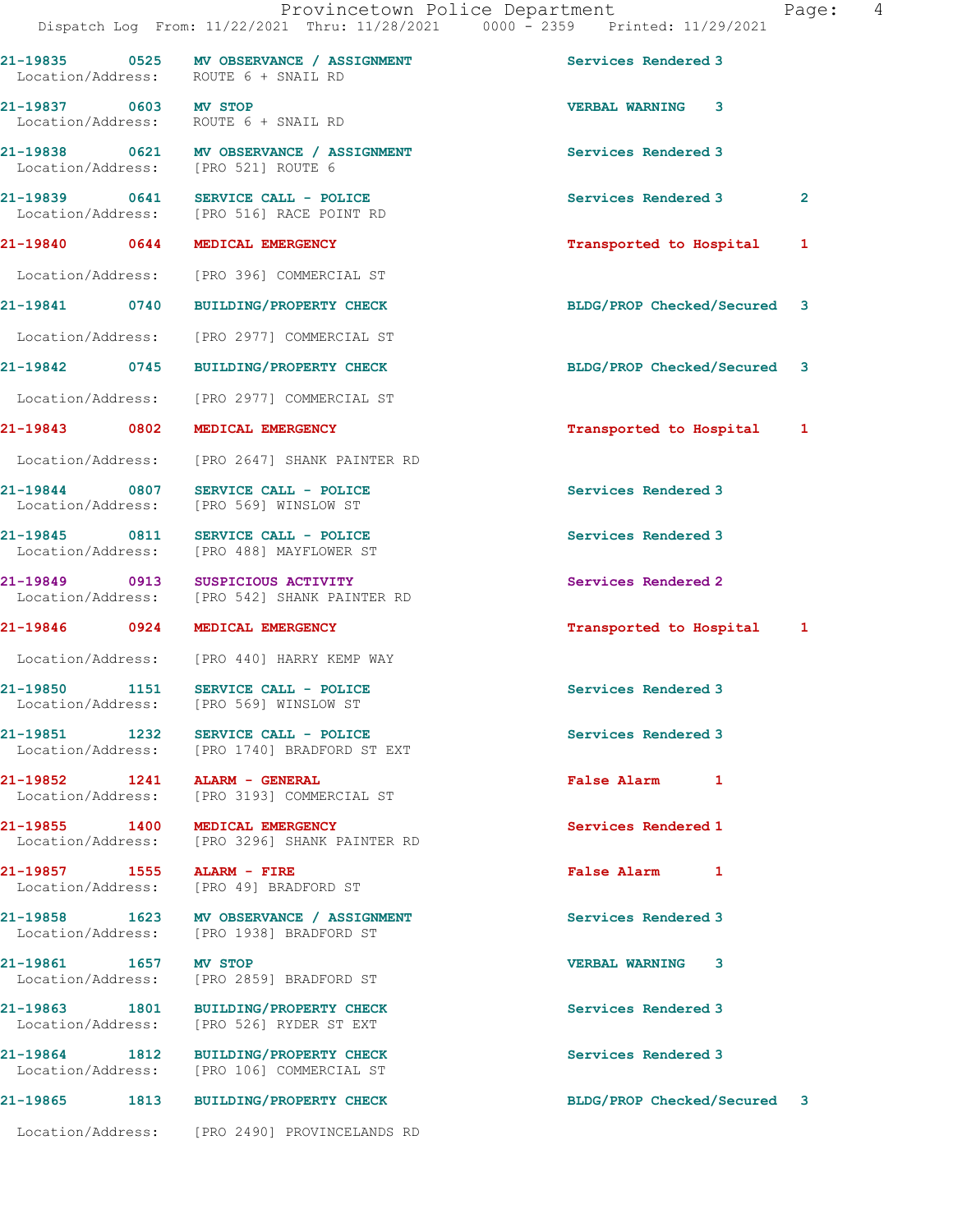|  | raqe: |  |  |
|--|-------|--|--|
|  |       |  |  |

| 21-19866 1829                      |      | MV OBSERVANCE / ASSIGNMENT<br>Location/Address: [PRO 4041] BRADFORD ST     | Services Rendered 3         |  |
|------------------------------------|------|----------------------------------------------------------------------------|-----------------------------|--|
| 21-19868 1936                      |      | <b>BUILDING/PROPERTY CHECK</b><br>Location/Address: [PRO 2494] BRADFORD ST | Services Rendered 3         |  |
| 21-19869 1945<br>Location/Address: |      | <b>BUILDING/PROPERTY CHECK</b><br>[PRO 2483] COMMERCIAL ST                 | Services Rendered 3         |  |
| 21-19870 1949                      |      | MV OBSERVANCE / ASSIGNMENT<br>Location/Address: [PRO 2512] JEROME SMITH RD | Services Rendered 3         |  |
| 21-19871 2029<br>Location/Address: |      | MV OBSERVANCE / ASSIGNMENT<br>ROUTE 6 + CONWELL ST                         | Services Rendered 3         |  |
| 21-19872 2038<br>Location/Address: |      | <b>BUILDING/PROPERTY CHECK</b><br>[PRO 564] BAYBERRY AVE                   | Services Rendered 3         |  |
| 21-19873 2046<br>Location/Address: |      | <b>BUILDING/PROPERTY CHECK</b><br>[PRO 2493] BRADFORD ST                   | Services Rendered 3         |  |
| 21-19874 2059<br>Location/Address: |      | <b>BUILDING/PROPERTY CHECK</b><br>[PRO 488] MAYFLOWER ST                   | Services Rendered 3         |  |
| 21-19875 2115<br>Location/Address: |      | <b>BUILDING/PROPERTY CHECK</b><br>[PRO 4041] BRADFORD ST                   | Services Rendered 3         |  |
| 21-19876 2117                      |      | <b>BUILDING/PROPERTY CHECK</b>                                             | BLDG/PROP Checked/Secured 3 |  |
| Location/Address:                  |      | [PRO 3259] MACMILLAN WHARF                                                 |                             |  |
| 21-19877 2122                      |      | <b>BUILDING/PROPERTY CHECK</b>                                             | BLDG/PROP Checked/Secured 3 |  |
| Location/Address:                  |      | [PRO 186] COMMERCIAL ST                                                    |                             |  |
| 21-19878 2231<br>Location/Address: |      | MV OBSERVANCE / ASSIGNMENT<br>BRADFORD ST + RYDER ST                       | Services Rendered 3         |  |
| 21-19881 2349<br>Location/Address: |      | <b>BAR CHECK</b><br>[PRO 2737] COMMERCIAL ST                               | Services Rendered 3         |  |
| 21-19880 2351<br>Location/Address: |      | MV OBSERVANCE / ASSIGNMENT<br>[PRO 4136] BRADFORD ST                       | Services Rendered 3         |  |
| 21-19882 2358                      |      | <b>BUILDING/PROPERTY CHECK</b>                                             | BLDG/PROP Checked/Secured 3 |  |
|                                    |      | Location/Address: [PRO 3609] COMMERCIAL ST                                 |                             |  |
|                                    |      | For Date: $11/24/2021$ - Wednesday                                         |                             |  |
| 21-19883                           | 0009 | <b>BUILDING/PROPERTY CHECK</b>                                             | BLDG/PROP Checked/Secured 3 |  |
|                                    |      | Location/Address: [PRO 2539] RYDER ST EXT                                  |                             |  |
| 21-19885 0057<br>Location/Address: |      | MV OBSERVANCE / ASSIGNMENT<br>CONWELL ST + ROUTE 6                         | Services Rendered 3         |  |
| 21-19886 0119                      |      | <b>BUILDING/PROPERTY CHECK</b>                                             | BLDG/PROP Checked/Secured 3 |  |
|                                    |      | Location/Address: [PRO 1638] COMMERCIAL ST                                 |                             |  |
| 21-19887                           | 0143 | <b>BUILDING/PROPERTY CHECK</b>                                             | BLDG/PROP Checked/Secured 3 |  |
| Location/Address:                  |      | [PRO 1645] HARRY KEMP WAY                                                  |                             |  |
| Location/Address:                  |      | 21-19888 0222 MV OBSERVANCE / ASSIGNMENT<br>ROUTE 6 + HOWLAND ST           | Services Rendered 3         |  |
| 21-19889 0238                      |      | <b>BUILDING/PROPERTY CHECK</b>                                             | BLDG/PROP Checked/Secured 3 |  |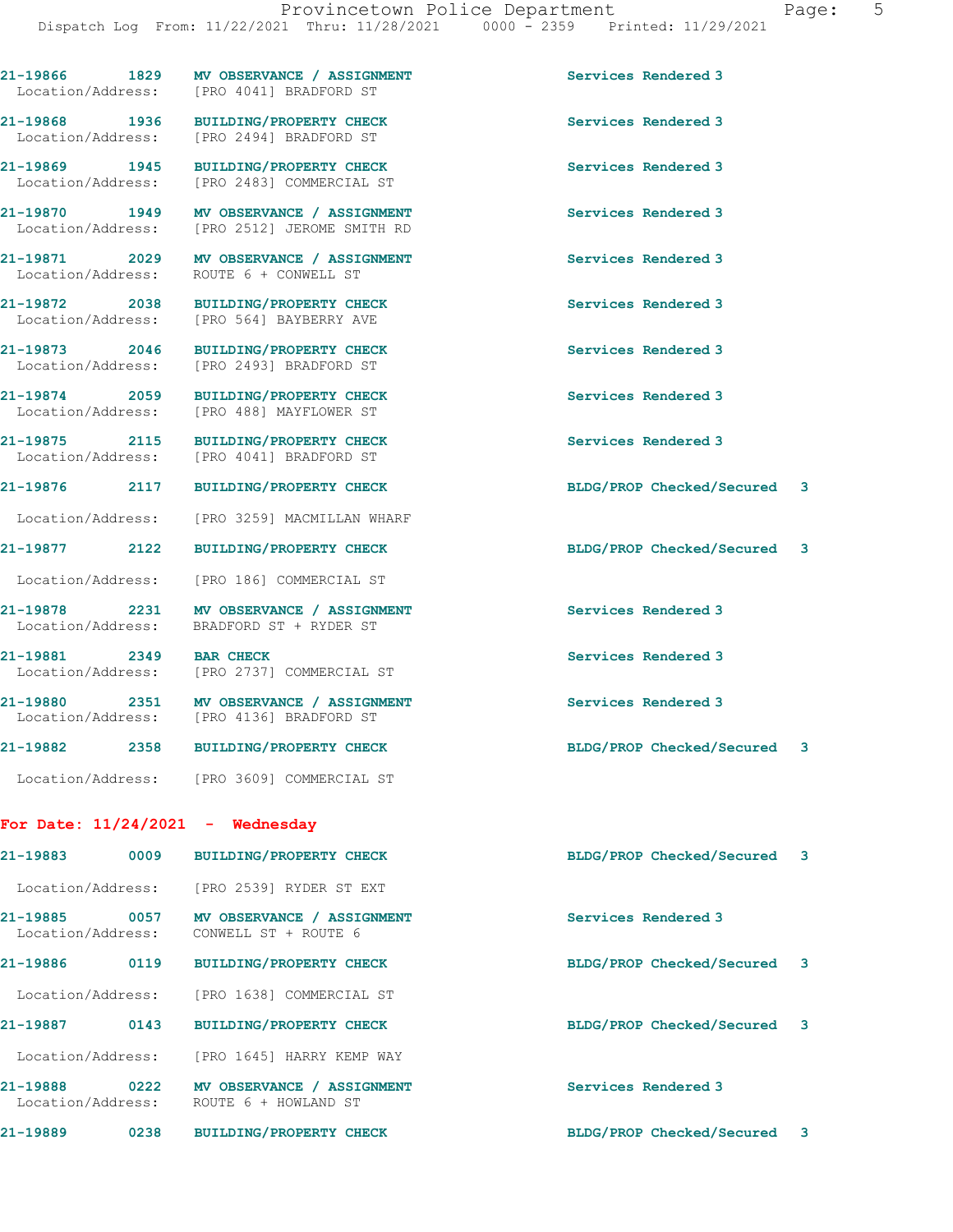Location/Address: [PRO 530] SHANK PAINTER RD

Location/Address:

Location/Address: [PRO 521] ROUTE 6

21-19899 0906 MV STOP VERBAL WARNING 3

Location/Address: [PRO 2521] ROUTE 6

Location/Address:

Location/Address:

21-19890 0307 BUILDING/PROPERTY CHECK Services Rendered 3<br>
Location/Address: [PRO 571] ALDEN ST

21-19891 0438 BUILDING/PROPERTY CHECK Services Rendered 3 Location/Address: [PRO 2490] PROVINCELANDS RD

Location/Address: [PRO 1778] SHANK PAINTER RD

21-19893 0505 BUILDING/PROPERTY CHECK Services Rendered 3 Location/Address: [PRO 3296] SHANK PAINTER RD

21-19894 0505 BUILDING/PROPERTY CHECK Services Rendered 3

21-19895 0621 BUILDING/PROPERTY CHECK Services Rendered 3 Location/Address: [PRO 2499] RACE POINT RD

21-19896 0629 MV OBSERVANCE / ASSIGNMENT Services Rendered 3 Location/Address: [PRO 3440] ROUTE 6

21-19897 0645 SERVICE CALL - POLICE SERVICE Services Rendered 3<br>
Location/Address: [PRO 516] RACE POINT RD [PRO 516] RACE POINT RD

21-19898 0836 ALARM - GENERAL Services Rendered 1 Location/Address: [PRO 125] COMMERCIAL ST

Location/Address: [PRO 521] ROUTE 6

21-19902 1236 LOST PROPERTY<br>
Location/Address: [PRO 542] SHANK PAINTER RD<br>
Services Rendered 3 [PRO 542] SHANK PAINTER RD

21-19904 1239 LARCENY / FORGERY / FRAUD Services Rendered 2 Location/Address: [PRO 29] BRADFORD ST

21-19905 1251 MV OBSERVANCE / ASSIGNMENT Services Rendered 3 Location/Address: ROUTE 6 + SNAIL RD

21-19906 1313 MEDICAL EMERGENCY Services Rendered 1 Section/Address: [PRO 3222] ALDEN ST

Location/Address: [PRO 2490] PROVINCELANDS RD

21-19908 1342 MV OBSERVANCE / ASSIGNMENT Services Rendered 3<br>
Location/Address: BERRY LN

21-19909 1347 LARCENY / FORGERY / FRAUD Services Rendered 2 Location/Address: [PRO 1157] WINSLOW ST

21-19911 1403 ASSIST CITIZEN Services Rendered 3 Location/Address: [PRO 542] SHANK PAINTER RD

Location/Address: [PRO 399] COMMERCIAL ST

Location/Address: [PRO 414] CONWELL ST

21-19892 0504 BUILDING/PROPERTY CHECK BLDG/PROP Checked/Secured 3

21-19901 1124 911 - GENERAL **Referred to Other Agency** 1

21-19907 1315 BUILDING/PROPERTY CHECK BLDG/PROP Checked/Secured 3

21-19912 1425 BAR CHECK BLDG/PROP Checked/Secured 3

21-19913 1438 FOLLOW UP FOLLOW UP 2

21-19914 1523 KEEP THE PEACE **Peace Restored** 2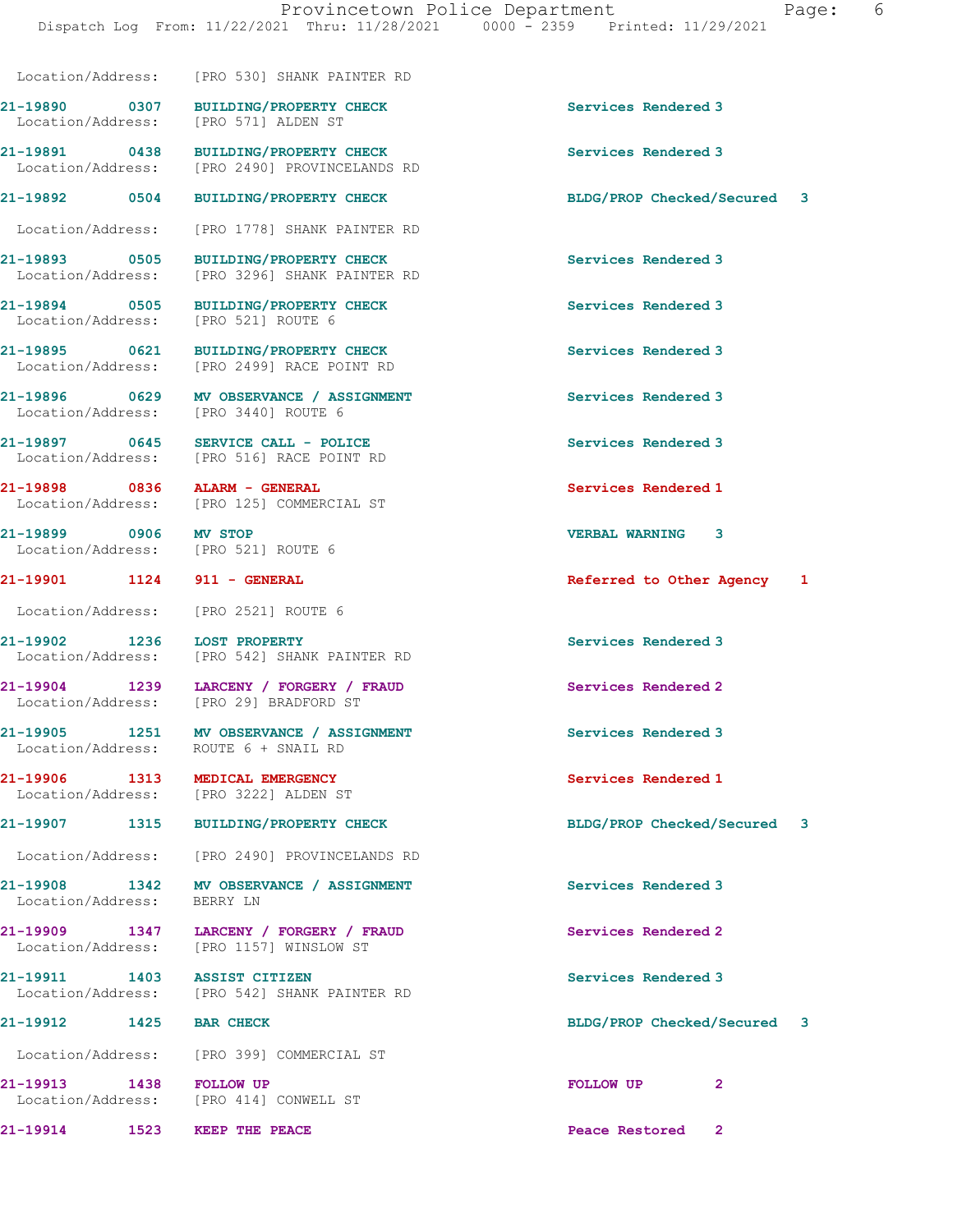|                                                 |      | Provincetown Police Department<br>Dispatch Log From: 11/22/2021 Thru: 11/28/2021 0000 - 2359 Printed: 11/29/2021 |                             | 7<br>Page: |
|-------------------------------------------------|------|------------------------------------------------------------------------------------------------------------------|-----------------------------|------------|
|                                                 |      | Location/Address: [PRO 439] GOSNOLD ST                                                                           |                             |            |
|                                                 |      | 21-19915 1622 MV OBSERVANCE / ASSIGNMENT<br>Location/Address: SHANK PAINTER RD + JEROME SMITH RD                 | Services Rendered 3         |            |
| 21-19916 1704 BIKE - ACCIDENT                   |      |                                                                                                                  | Transported to Hospital 1   |            |
|                                                 |      | Location/Address: [PRO 3121] COMMERCIAL ST<br>Refer To $P/C$ : 21-206-AR                                         |                             |            |
| 21-19917 1754 MV COMPLAINT                      |      | Location/Address: [PRO 1036] CONWELL ST                                                                          | Services Rendered 2         |            |
|                                                 |      | 21-19918 1827 BUILDING/PROPERTY CHECK<br>Location/Address: [PRO 3259] MACMILLAN WHARF                            | Services Rendered 3         |            |
|                                                 |      | 21-19920 2024 MEDICAL EMERGENCY<br>Location/Address: [PRO 338] SHANK PAINTER RD                                  | <b>PATIENT REFUSAL 1</b>    |            |
|                                                 |      | 21-19921 2035 BUILDING/PROPERTY CHECK                                                                            | BLDG/PROP Checked/Secured 3 |            |
|                                                 |      | Location/Address: [PRO 3609] COMMERCIAL ST                                                                       |                             |            |
|                                                 |      | 21-19922 2044 BUILDING/PROPERTY CHECK                                                                            | BLDG/PROP Checked/Secured 3 |            |
|                                                 |      | Location/Address: [PRO 3908] COMMERCIAL ST                                                                       |                             |            |
|                                                 |      | 21-19923 2112 BUILDING/PROPERTY CHECK<br>Location/Address: [PRO 564] BAYBERRY AVE                                | Services Rendered 3         |            |
|                                                 |      | 21-19924 2117 MV OBSERVANCE / ASSIGNMENT<br>Location/Address: ROUTE 6 + CONWELL ST                               | Services Rendered 3         |            |
|                                                 |      | 21-19927 2349 MV OBSERVANCE / ASSIGNMENT<br>Location/Address: BRADFORD ST + RYDER ST                             | Services Rendered 3         |            |
| 21-19928 2352 BAR CHECK                         |      | Location/Address: [PRO 2266] COMMERCIAL ST                                                                       | Services Rendered 3         |            |
|                                                 |      | 21-19929 2356 BUILDING/PROPERTY CHECK                                                                            | BLDG/PROP Checked/Secured 3 |            |
| Location/Address:                               |      | [PRO 175] COMMERCIAL ST                                                                                          |                             |            |
| 21-19930                                        |      | 2359 BUILDING/PROPERTY CHECK                                                                                     | BLDG/PROP Checked/Secured   | 3          |
|                                                 |      | Location/Address: [PRO 182] COMMERCIAL ST                                                                        |                             |            |
| For Date: $11/25/2021$ - Thursday               |      |                                                                                                                  |                             |            |
| 21-19931                                        | 0009 | <b>BUILDING/PROPERTY CHECK</b>                                                                                   | BLDG/PROP Checked/Secured 3 |            |
|                                                 |      | Location/Address: [PRO 3908] COMMERCIAL ST                                                                       |                             |            |
| 21-19932 0013 FIRE - OTHER<br>Location/Address: |      | CONWELL ST                                                                                                       | Extinguished 1              |            |
| 21-19934 0036 BAR CHECK                         |      | Location/Address: [PRO 399] COMMERCIAL ST                                                                        | Services Rendered 3         |            |
|                                                 |      | 21-19935 0038 MV OBSERVANCE / ASSIGNMENT<br>Location/Address: SHANK PAINTER RD + BRADFORD ST                     | Services Rendered 3         |            |
| 21-19936 0048                                   |      | <b>BUILDING/PROPERTY CHECK</b>                                                                                   | BLDG/PROP Checked/Secured 3 |            |
| Location/Address:                               |      | [PRO 182] COMMERCIAL ST                                                                                          |                             |            |
|                                                 |      | 21-19937 0110 MV OBSERVANCE / ASSIGNMENT<br>Location/Address: [PRO 3004] BRADFORD ST                             | Services Rendered 3         |            |
| 21-19938 0115                                   |      | <b>BUILDING/PROPERTY CHECK</b>                                                                                   | Services Rendered 3         |            |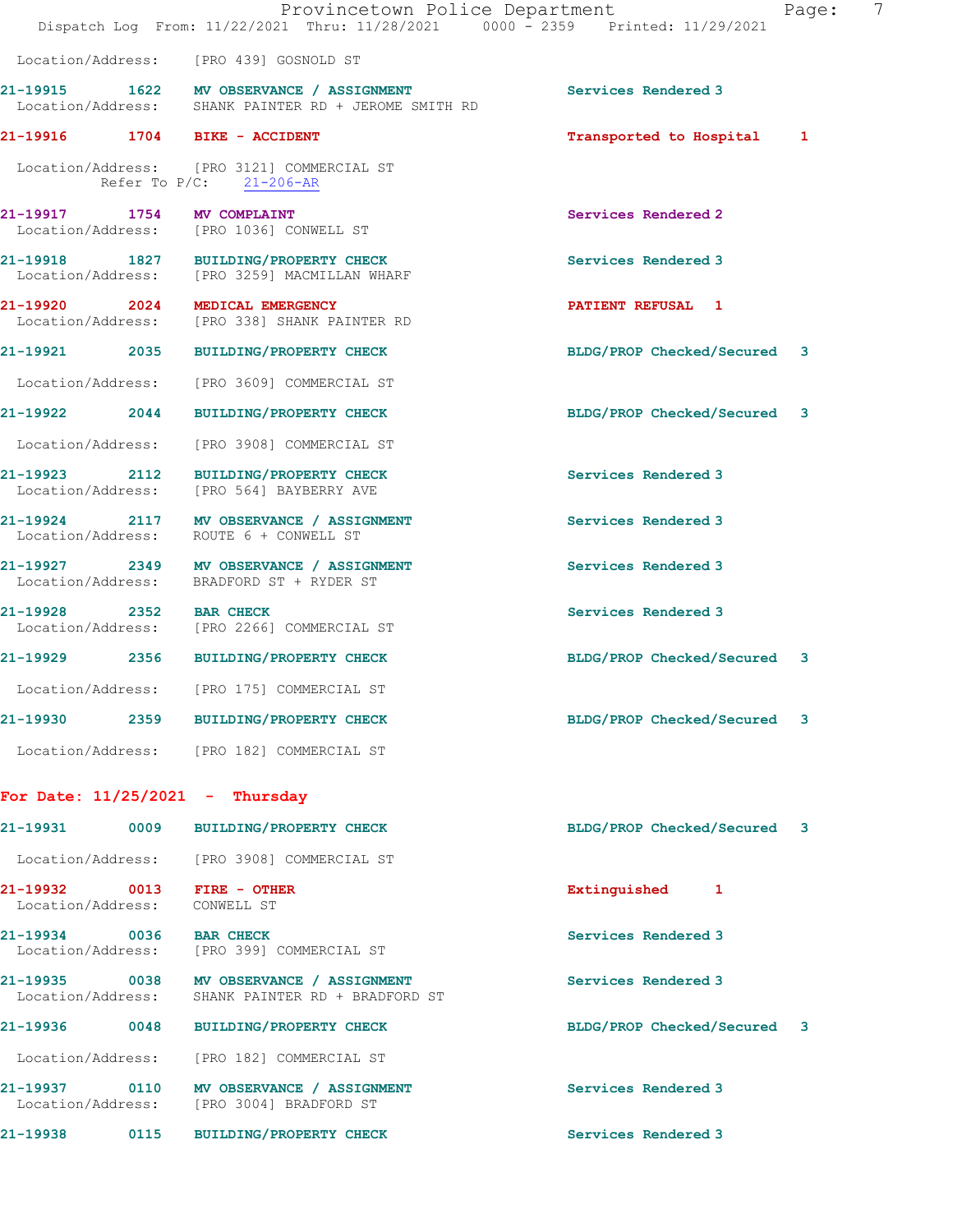|                                   |      | Provincetown Police Department                   | Page:<br>Dispatch Log From: 11/22/2021 Thru: 11/28/2021 0000 - 2359 Printed: 11/29/2021 | 8 |
|-----------------------------------|------|--------------------------------------------------|-----------------------------------------------------------------------------------------|---|
|                                   |      | Location/Address: [PRO 3051] WEST VINE ST        |                                                                                         |   |
|                                   |      | 21-19939 0141 BUILDING/PROPERTY CHECK            | BLDG/PROP Checked/Secured 3                                                             |   |
|                                   |      | Location/Address: [PRO 530] SHANK PAINTER RD     |                                                                                         |   |
| 21-19940 0200                     |      | <b>BUILDING/PROPERTY CHECK</b>                   | BLDG/PROP Checked/Secured 3                                                             |   |
| Location/Address:                 |      | [PRO 516] RACE POINT RD                          |                                                                                         |   |
| 21-19941 0201                     |      | <b>BUILDING/PROPERTY CHECK</b>                   | BLDG/PROP Checked/Secured<br>$\overline{\mathbf{3}}$                                    |   |
|                                   |      | Location/Address: [PRO 519] RACE POINT RD        |                                                                                         |   |
| 21-19942 0516                     |      | <b>BUILDING/PROPERTY CHECK</b>                   | BLDG/PROP Checked/Secured 3                                                             |   |
|                                   |      | Location/Address: [PRO 512] PRINCE ST            |                                                                                         |   |
| 21-19943 0611                     |      | <b>BUILDING/PROPERTY CHECK</b>                   | BLDG/PROP Checked/Secured<br>$\mathbf{3}$                                               |   |
| Location/Address:                 |      | [PRO 1778] SHANK PAINTER RD                      |                                                                                         |   |
| $21 - 19944$<br>Location/Address: | 0641 | SERVICE CALL - POLICE<br>[PRO 516] RACE POINT RD | Services Rendered 3<br>1                                                                |   |
| 21-19946<br>Location/Address:     | 1659 | MEDICAL EMERGENCY<br>COMMERCIAL ST               | PATIENT REFUSAL 1                                                                       |   |
| 21-19947 2023                     |      | MEDICAL EMERGENCY                                | Transported to Hospital<br>1                                                            |   |
| Location/Address:                 |      | [PRO 3222] ALDEN ST                              |                                                                                         |   |

## For Date: 11/26/2021 - Friday

|                                    | 21-19948 0016 BUILDING/PROPERTY CHECK<br>Location/Address: [PRO 3259] MACMILLAN WHARF | Services Rendered 3         |                |
|------------------------------------|---------------------------------------------------------------------------------------|-----------------------------|----------------|
| 21-19949 0039                      | <b>BUILDING/PROPERTY CHECK</b>                                                        | BLDG/PROP Checked/Secured 3 |                |
| Location/Address:                  | [PRO 1952] COMMERCIAL ST                                                              |                             |                |
| 21-19950 0042                      | MEDICAL EMERGENCY                                                                     | Transported to Hospital 1   |                |
| Location/Address:                  | [PRO 3670] SHANK PAINTER RD                                                           |                             |                |
| Location/Address:                  | 21-19951 0059 MV OBSERVANCE / ASSIGNMENT<br>[PRO 595] BRADFORD ST                     | Services Rendered 3         |                |
| 21-19952 0130                      | <b>BUILDING/PROPERTY CHECK</b>                                                        | BLDG/PROP Checked/Secured 3 |                |
| Location/Address:                  | [PRO 2206] PILGRIMS LANDING                                                           |                             |                |
| 21-19954 0138                      | <b>BUILDING/PROPERTY CHECK</b>                                                        | BLDG/PROP Checked/Secured 3 |                |
| Location/Address:                  | [PRO 105] COMMERCIAL ST                                                               |                             |                |
| 21-19955 0157                      | <b>BUILDING/PROPERTY CHECK</b>                                                        | BLDG/PROP Checked/Secured 3 |                |
| Location/Address:                  | [PRO 1638] COMMERCIAL ST                                                              |                             |                |
| 21-19956 0302<br>Location/Address: | <b>BUILDING/PROPERTY CHECK</b><br>[PRO 521] ROUTE 6                                   | Services Rendered 3         |                |
| 21-19957 0536                      | <b>BUILDING/PROPERTY CHECK</b>                                                        | BLDG/PROP Checked/Secured 3 |                |
| Location/Address:                  | [PRO 440] HARRY KEMP WAY                                                              |                             |                |
| 21-19958 0643<br>Location/Address: | SERVICE CALL - POLICE<br>[PRO 516] RACE POINT RD                                      | Services Rendered 3         | $\overline{2}$ |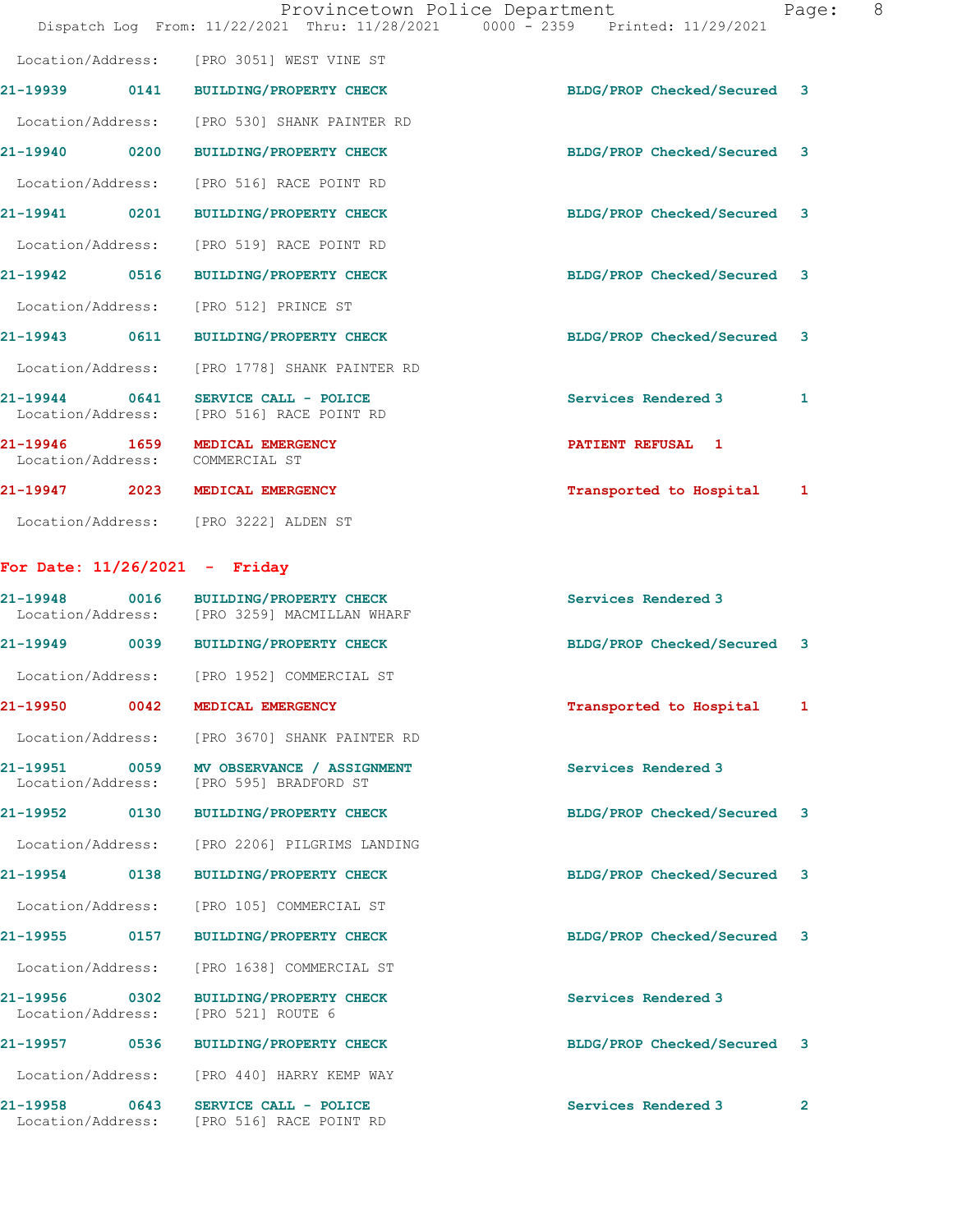1

21-19960 0821 BUILDING/PROPERTY CHECK Services Rendered 3 Location/Address: [PRO 2494] BRADFORD ST

21-19962 0833 MV OBSERVANCE / ASSIGNMENT Services Rendered 3 Location/Address: COMMERCIAL ST + SNAIL RD

21-19963 0939 BUILDING/PROPERTY CHECK Services Rendered 3 Location/Address: [PRO 3259] MACMILLAN WHARF

21-19964 1023 ALARM - FIRE False Alarm 1 [PRO 208] COMMERCIAL ST

21-19965 1030 SERVICE CALL - POLICE Services Rendered 3 Location/Address: [PRO 3296] SHANK PAINTER RD

21-19966 1052 LOST PROPERTY **1000 Services Rendered** 3 Location/Address: [PRO 542] SHANK PAINTER RD

Location/Address: [PRO 1463] COMMERCIAL ST

21-19969 1207 LARCENY / FORGERY / FRAUD Services Rendered 2 Location/Address: [PRO 976] MAPLE CT

21-19970 1231 VANDALISM Services Rendered 3<br>
Location/Address: [PRO 146] COMMERCIAL ST [PRO 146] COMMERCIAL ST

21-19971 1238 911 - GENERAL Services Rendered 1 Location/Address: [PRO 1576] HOLWAY AVE

21-19972 1255 MV OBSERVANCE / ASSIGNMENT Services Rendered 3 Location/Address: BERRY LN + COMMERCIAL ST

21-19973 1307 MV OBSERVANCE / ASSIGNMENT Services Rendered 3 Location/Address: ROUTE 6 + SNAIL RD

Location/Address: [PRO 444] HIGH POLE HILL

21-19976 1514 ASSIST CITIZEN Services Rendered 3 Location/Address: [PRO 542] SHANK PAINTER RD

21-19978 1800 BUILDING/PROPERTY CHECK Services Rendered 3 Location/Address: [PRO 537] SHANK PAINTER RD

21-19979 1804 SERVICE CALL - POLICE SERVICE SERVICE SERVICE SERVICE SERVICE SERVICE SERVICE SERVICE SERVICE S<br>
Services Rendered 3<br>
Location/Address: [PRO 2909] COMMERCIAL ST [PRO 2909] COMMERCIAL ST

Location/Address: [PRO 2483] COMMERCIAL ST

Location/Address: [PRO 519] RACE POINT RD

21-19983 1841 ASSIST CITIZEN FOLLOW UP 3 Location/Address: [PRO 542] SHANK PAINTER RD

21-19984 1935 MV OBSERVANCE / ASSIGNMENT Services Rendered 3 Location/Address: [PRO 4041] BRADFORD ST

21-19985 1938 BUILDING/PROPERTY CHECK Services Rendered 3 Location/Address: [PRO 2494] BRADFORD ST

Location/Address: [PRO 1778] SHANK PAINTER RD

21-19968 1148 MEDICAL EMERGENCY Transported to Hospital 1

21-19975 1444 BUILDING/PROPERTY CHECK BLDG/PROP Checked/Secured 3

21-19980 1814 BUILDING/PROPERTY CHECK BLDG/PROP Checked/Secured 3

21-19981 1823 BUILDING/PROPERTY CHECK BLDG/PROP Checked/Secured 3

21-19986 1939 ALARM - GENERAL False Alarm Weather (No Bill)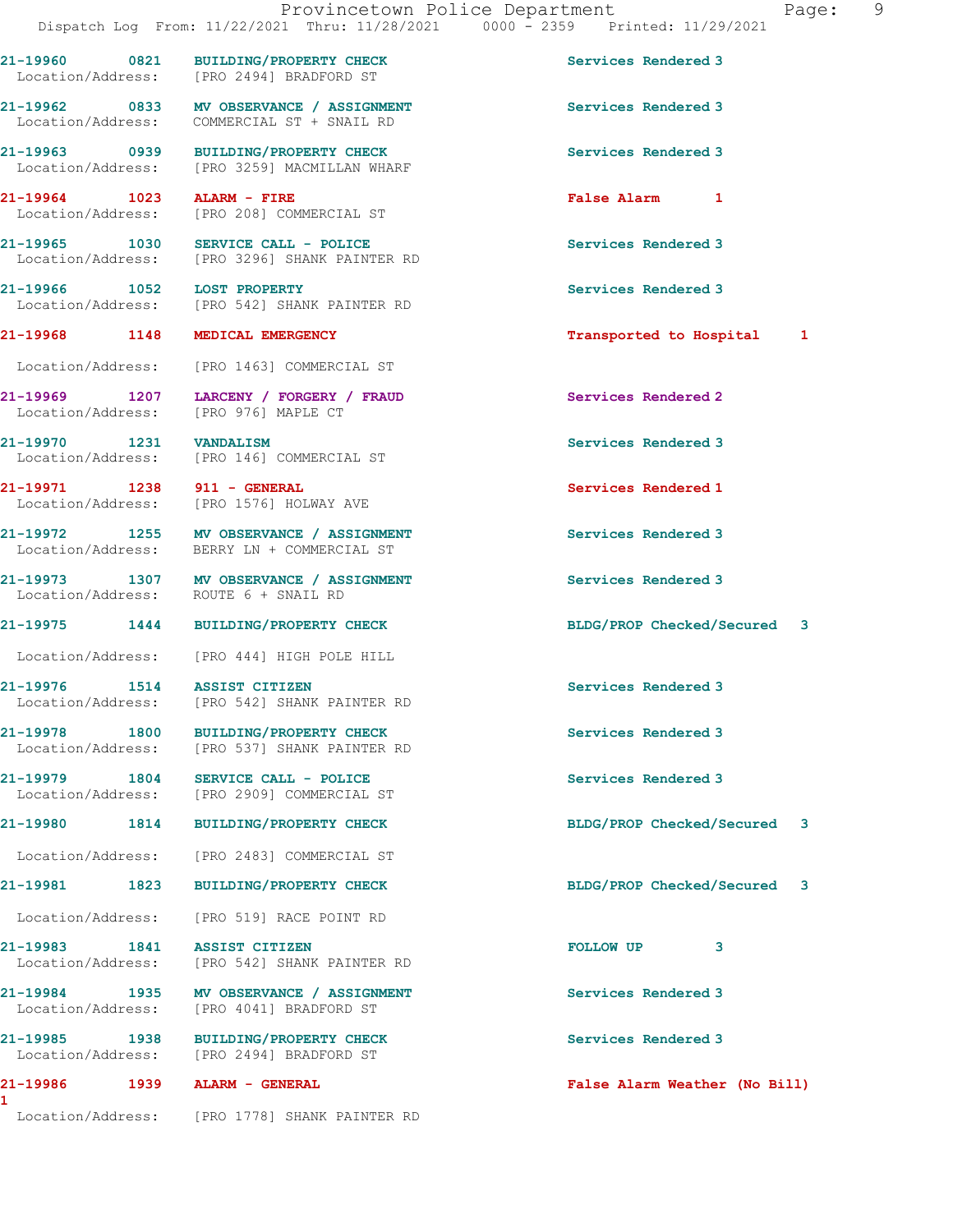|                                        | Provincetown Police Department<br>Dispatch Log From: 11/22/2021 Thru: 11/28/2021 0000 - 2359 Printed: 11/29/2021 |                             | Page: 10 |  |
|----------------------------------------|------------------------------------------------------------------------------------------------------------------|-----------------------------|----------|--|
|                                        | 21-19987 2006 MV OBSERVANCE / ASSIGNMENT<br>Location/Address: BRADFORD ST + RYDER ST                             | Services Rendered 3         |          |  |
|                                        | 21-19990 2013 BUILDING/PROPERTY CHECK                                                                            | BLDG/PROP Checked/Secured 3 |          |  |
|                                        | Location/Address: [PRO 186] COMMERCIAL ST                                                                        |                             |          |  |
| 21-19991 2033 BAR CHECK                | Location/Address: [PRO 3443] COMMERCIAL ST                                                                       | Services Rendered 3         |          |  |
|                                        | 21-19989 2052 DISTURBANCE - FIGHT / ARGUMENT<br>Location/Address: [PRO 253] COMMERCIAL ST                        | SPOKEN TO 1                 |          |  |
| 21-19992 2103 BAR CHECK                | Location/Address: [PRO 399] COMMERCIAL ST                                                                        | Services Rendered 3         |          |  |
|                                        | 21-19994 2357 BUILDING/PROPERTY CHECK                                                                            | BLDG/PROP Checked/Secured 3 |          |  |
| Location/Address: [PRO 446] HOWLAND ST |                                                                                                                  |                             |          |  |
| For Date: $11/27/2021$ - Saturday      |                                                                                                                  |                             |          |  |
|                                        | 21-19996 0117 BUILDING/PROPERTY CHECK                                                                            | BLDG/PROP Checked/Secured 3 |          |  |
|                                        | Location/Address: [PRO 526] RYDER ST EXT                                                                         |                             |          |  |
|                                        | 21-19997 0125 MV OBSERVANCE / ASSIGNMENT<br>Location/Address: BRADFORD ST + RYDER ST                             | Services Rendered 3         |          |  |
|                                        | 21-19998 0145 BUILDING/PROPERTY CHECK                                                                            | BLDG/PROP Checked/Secured 3 |          |  |
| Location/Address: [PRO 413] CONWELL ST |                                                                                                                  |                             |          |  |
|                                        | 21-19999 0150 MV OBSERVANCE / ASSIGNMENT<br>Location/Address: BRADFORD ST + HOWLAND ST                           | Services Rendered 3         |          |  |
|                                        | 21-20000 0235 BUILDING/PROPERTY CHECK                                                                            | BLDG/PROP Checked/Secured 3 |          |  |
|                                        | Location/Address: [PRO 516] RACE POINT RD                                                                        |                             |          |  |
| Location/Address:                      | 21-20001 0411 BUILDING/PROPERTY CHECK<br>[PRO 2977] COMMERCIAL ST                                                | Services Rendered 3         |          |  |
| 21-20002 0443                          | <b>BUILDING/PROPERTY CHECK</b><br>Location/Address: [PRO 106] COMMERCIAL ST                                      | Services Rendered 3         |          |  |
|                                        | <b>BUILDING/PROPERTY CHECK</b>                                                                                   | BLDG/PROP Checked/Secured 3 |          |  |
| Location/Address:                      | [PRO 530] SHANK PAINTER RD                                                                                       |                             |          |  |
| 21-20004 0503<br>Location/Address:     | MEDICAL EMERGENCY<br>[PRO 3222] ALDEN ST                                                                         | PATIENT REFUSAL 1           |          |  |
|                                        | 21-20005 0536 MV OBSERVANCE / ASSIGNMENT<br>Location/Address: [PRO 4136] BRADFORD ST                             | Services Rendered 3         |          |  |
| 21-20006 0626<br>Location/Address:     | BUILDING/PROPERTY CHECK<br>[PRO 3259] MACMILLAN WHARF                                                            | Services Rendered 3         |          |  |
| 21-20007 0647<br>Location/Address:     | SERVICE CALL - POLICE<br>[PRO 516] RACE POINT RD                                                                 | Services Rendered 3         |          |  |
| 21-20008 0732<br>Location/Address:     | PARKING COMPLAINT<br>[PRO 3374] COMMERCIAL ST                                                                    | Services Rendered 3         |          |  |
| 21-20010                               | 1030 BUILDING/PROPERTY CHECK                                                                                     | BLDG/PROP Checked/Secured 3 |          |  |
|                                        | Location/Address: [PRO 3430] COMMERCIAL ST                                                                       |                             |          |  |

21-20011 1116 BUILDING/PROPERTY CHECK BLDG/PROP Checked/Secured 3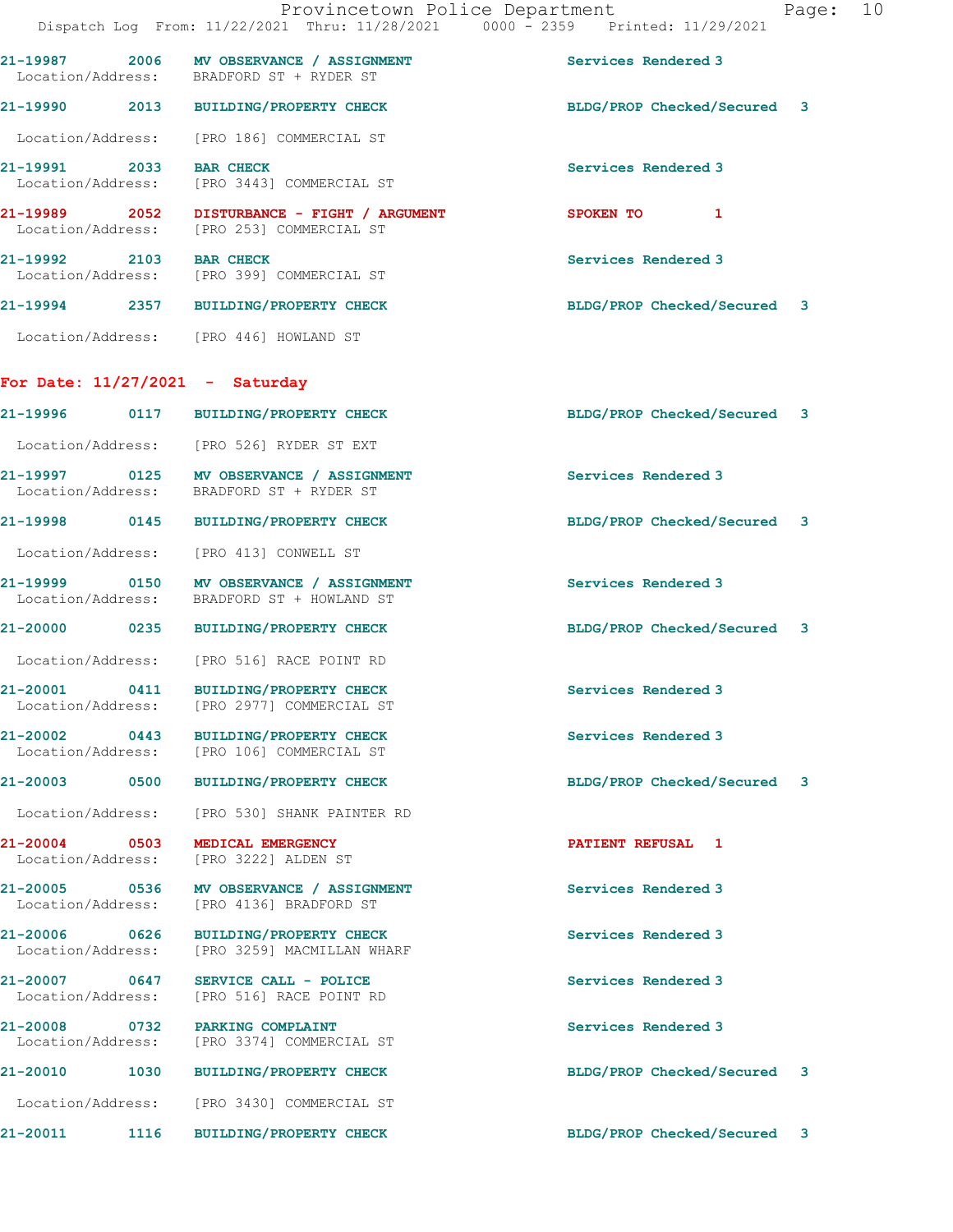|                                              |      | Location/Address: [PRO 2499] RACE POINT RD                                            |                               |   |
|----------------------------------------------|------|---------------------------------------------------------------------------------------|-------------------------------|---|
|                                              |      | 21-20012 1147 MEDICAL EMERGENCY                                                       | Transported to Hospital       | 1 |
|                                              |      | Location/Address: [PRO 3222] ALDEN ST                                                 |                               |   |
|                                              |      | 21-20013 1257 ASSIST CITIZEN                                                          | Referred to Other Agency      | 3 |
|                                              |      | Location/Address: [PRO 182] COMMERCIAL ST                                             |                               |   |
|                                              |      | 21-20015 1327 BUILDING/PROPERTY CHECK                                                 | BLDG/PROP Checked/Secured 3   |   |
|                                              |      | Location/Address: [PRO 2206] PILGRIMS LANDING                                         |                               |   |
|                                              |      | 21-20014 1328 LOST PROPERTY<br>Location/Address: [PRO 145] COMMERCIAL ST              | Services Rendered 3           |   |
|                                              |      | 21-20017 1339 MV OBSERVANCE / ASSIGNMENT<br>Location/Address: [PRO 3440] ROUTE 6      | Services Rendered 3           |   |
| 21-20018 1342 MV STOP                        |      | Location/Address: ROUTE 6 + SNAIL RD                                                  | <b>VERBAL WARNING</b><br>3    |   |
| 21-20019 1357 MV STOP                        |      |                                                                                       | No Action Required            | 3 |
|                                              |      | Location/Address: ROUTE 6 + SNAIL RD                                                  |                               |   |
|                                              |      | 21-20020 1406 SUSPICIOUS ACTIVITY<br>Location/Address: [PRO 1461] COMMERCIAL ST       | <b>GONE ON ARRIVAL 2</b>      |   |
|                                              |      | 21-20022 1522 MEDICAL EMERGENCY                                                       | Transported to Hospital       | 1 |
|                                              |      | Location/Address: [PRO 2728] COMMERCIAL ST                                            |                               |   |
|                                              |      | 21-20024 1739 BUILDING/PROPERTY CHECK                                                 | BLDG/PROP Checked/Secured     | 3 |
|                                              |      | Location/Address: [PRO 204] COMMERCIAL ST                                             |                               |   |
| 21-20026 1749                                |      | LOST PROPERTY<br>Location/Address: [PRO 542] SHANK PAINTER RD                         | Services Rendered 3           |   |
| 21-20027 1809                                |      | <b>ALARM - FIRE</b><br>Location/Address: [PRO 382] COMMERCIAL ST                      | False Alarm 1                 |   |
| 21-20028                                     | 1825 | <b>GENERAL INFO</b>                                                                   | Referred to Other Agency      | 3 |
|                                              |      | Location/Address: [PRO 519] RACE POINT RD                                             |                               |   |
| 21-20029 1910<br>Location/Address:           |      | <b>BUILDING/PROPERTY CHECK</b><br>[PRO 2540] RACE POINT RD                            | Services Rendered 3           |   |
| 21-20030 1912 FOLLOW UP<br>Location/Address: |      | [PRO 542] SHANK PAINTER RD                                                            | Services Rendered 2           |   |
|                                              |      | 21-20031 1936 MV OBSERVANCE / ASSIGNMENT<br>Location/Address: SANDY HILL LN + ROUTE 6 | Services Rendered 3           |   |
| 21-20032<br>$\mathbf{1}$                     | 1939 | ALARM - GENERAL                                                                       | False Alarm Weather (No Bill) |   |
| Location/Address:                            |      | [PRO 1778] SHANK PAINTER RD                                                           |                               |   |
| 21-20033 1957<br>Location/Address:           |      | <b>BUILDING/PROPERTY CHECK</b><br>[PRO 519] RACE POINT RD                             | Services Rendered 3           |   |
| 21-20035 2135<br>Location/Address:           |      | <b>BUILDING/PROPERTY CHECK</b><br>[PRO 521] ROUTE 6                                   | Services Rendered 3           |   |
| 21-20036 2150                                |      | <b>BUILDING/PROPERTY CHECK</b><br>Location/Address: [PRO 2494] BRADFORD ST            | Services Rendered 3           |   |
|                                              |      |                                                                                       |                               |   |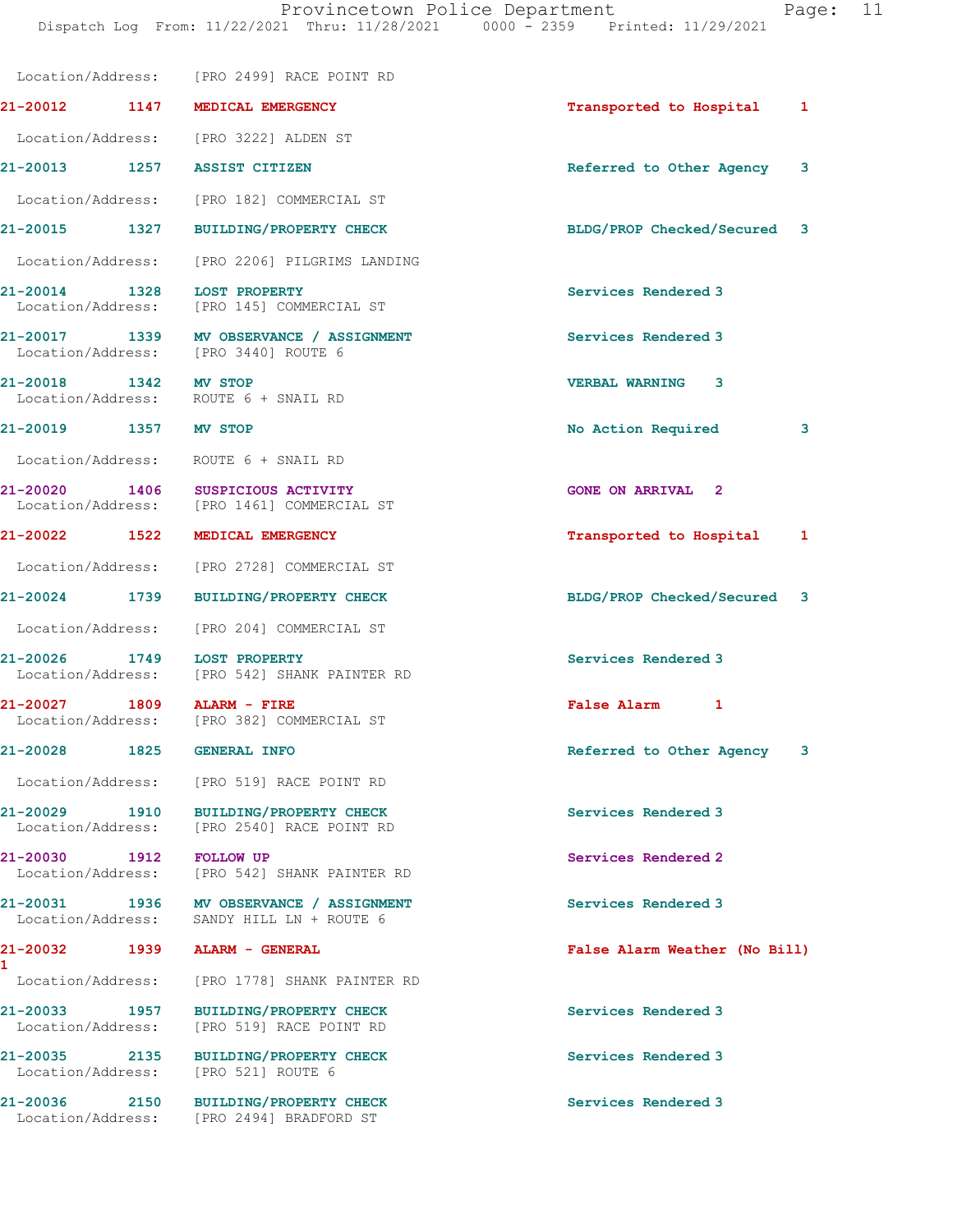|                                    |      | Provincetown Police Department<br>Dispatch Log From: 11/22/2021 Thru: 11/28/2021 0000 - 2359 Printed: 11/29/2021 |                             | Page: 12 |  |
|------------------------------------|------|------------------------------------------------------------------------------------------------------------------|-----------------------------|----------|--|
|                                    |      | 21-20037 2230 MV OBSERVANCE / ASSIGNMENT<br>Location/Address: BRADFORD ST + RYDER ST                             | Services Rendered 3         |          |  |
| 21-20038 2248 LOST PROPERTY        |      | Location/Address: [PRO 542] SHANK PAINTER RD                                                                     | Services Rendered 3         |          |  |
|                                    |      | 21-20039 2344 BUILDING/PROPERTY CHECK<br>Location/Address: [PRO 4041] BRADFORD ST                                | Services Rendered 3         |          |  |
| For Date: $11/28/2021$ - Sunday    |      |                                                                                                                  |                             |          |  |
|                                    |      | 21-20041 0001 BUILDING/PROPERTY CHECK<br>Location/Address: [PRO 3317] CEMETERY RD                                | Services Rendered 3         |          |  |
|                                    |      | 21-20042 0004 BUILDING/PROPERTY CHECK<br>Location/Address: [PRO 3318] CEMETERY RD                                | Services Rendered 3         |          |  |
|                                    |      | 21-20043 0015 MV OBSERVANCE / ASSIGNMENT<br>Location/Address: [PRO 3004] BRADFORD ST                             | Services Rendered 3         |          |  |
|                                    |      | 21-20045 0100 BUILDING/PROPERTY CHECK                                                                            | BLDG/PROP Checked/Secured 3 |          |  |
|                                    |      | Location/Address: [PRO 182] COMMERCIAL ST                                                                        |                             |          |  |
|                                    |      | 21-20046 0128 BUILDING/PROPERTY CHECK                                                                            | BLDG/PROP Checked/Secured 3 |          |  |
|                                    |      | Location/Address: [PRO 175] COMMERCIAL ST                                                                        |                             |          |  |
|                                    |      | 21-20047 0133 BUILDING/PROPERTY CHECK<br>Location/Address: [PRO 537] SHANK PAINTER RD                            | Services Rendered 3         |          |  |
|                                    |      | 21-20048 0210 MV OBSERVANCE / ASSIGNMENT<br>Location/Address: SHANK PAINTER RD + BROWNE ST                       | Services Rendered 3         |          |  |
|                                    |      | 21-20049 0219 BUILDING/PROPERTY CHECK                                                                            | BLDG/PROP Checked/Secured 3 |          |  |
|                                    |      | Location/Address: [PRO 379] COMMERCIAL ST                                                                        |                             |          |  |
|                                    |      | 21-20050 0233 BUILDING/PROPERTY CHECK<br>Location/Address: [PRO 3259] MACMILLAN WHARF                            | Services Rendered 3         |          |  |
| 21-20051 0426<br>Location/Address: |      | <b>BUILDING/PROPERTY CHECK</b><br>[PRO 571] ALDEN ST                                                             | Services Rendered 3         |          |  |
| 21-20052 0443                      |      | BUILDING/PROPERTY CHECK<br>Location/Address: [PRO 521] ROUTE 6                                                   | Services Rendered 3         |          |  |
| Location/Address:                  |      | 21-20053 0547 MV OBSERVANCE / ASSIGNMENT<br>ROUTE 6 + SNAIL RD                                                   | Services Rendered 3         |          |  |
|                                    |      | 21-20054 0712 BUILDING/PROPERTY CHECK                                                                            | BLDG/PROP Checked/Secured 3 |          |  |
| Location/Address:                  |      | [PRO 3430] COMMERCIAL ST                                                                                         |                             |          |  |
| 21-20055 0726                      |      | BUILDING/PROPERTY CHECK                                                                                          | BLDG/PROP Checked/Secured 3 |          |  |
| Location/Address:                  |      | [PRO 2483] COMMERCIAL ST                                                                                         |                             |          |  |
| 21-20056                           | 0744 | <b>BUILDING/PROPERTY CHECK</b>                                                                                   | BLDG/PROP Checked/Secured 3 |          |  |
| Location/Address:                  |      | [PRO 2977] COMMERCIAL ST                                                                                         |                             |          |  |
| 21-20057 0810<br>Location/Address: |      | SERVICE CALL - POLICE<br>[PRO 516] RACE POINT RD                                                                 | Services Rendered 3         |          |  |
|                                    |      | 21-20058 0832 BUILDING/PROPERTY CHECK                                                                            | BLDG/PROP Checked/Secured 3 |          |  |
|                                    |      | Location/Address: [PRO 2499] RACE POINT RD                                                                       |                             |          |  |
| 21-20059                           | 0833 | <b>BUILDING/PROPERTY CHECK</b>                                                                                   | BLDG/PROP Checked/Secured   | 3        |  |